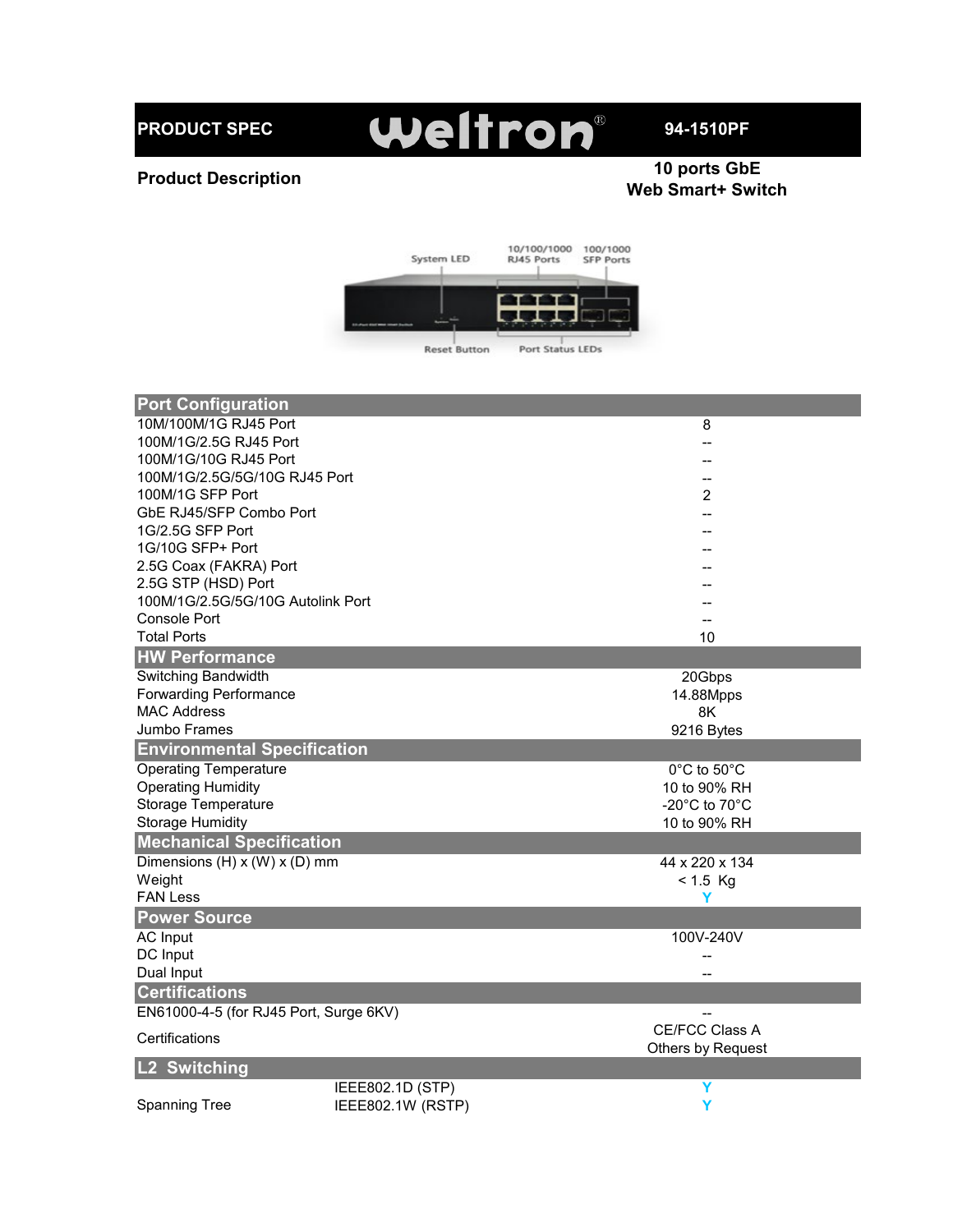| <b>VLAN</b>                                      | IEEE802.1S (MSTP)<br>802.1Q VLAN<br>Port-Based<br><b>VLAN Entries</b><br>Private VLAN<br>Voice VLAN<br><b>Guest VLAN</b><br>$Q-in-Q$ | Y<br>Υ<br>Y<br>4K<br>Y<br>Y<br>--<br>Y |  |
|--------------------------------------------------|--------------------------------------------------------------------------------------------------------------------------------------|----------------------------------------|--|
| IEEE 802.3ad LACP                                | 802.1v Protocol VLAN<br>MAC-Based VLAN<br>IP Subnet-Based VLAN<br><b>Dynamic Trunk</b>                                               | Y<br>Y<br>Y<br>Y                       |  |
|                                                  | <b>Static Trunk</b>                                                                                                                  | Y                                      |  |
| GARP/GVRP<br><b>IGMP Snooping</b>                |                                                                                                                                      | Option                                 |  |
| <b>MLD Snooping</b>                              |                                                                                                                                      | Y<br>Y                                 |  |
| Multicast VLAN Registration (MVR)                |                                                                                                                                      | Y                                      |  |
| L3 Features                                      |                                                                                                                                      |                                        |  |
| <b>Static Route</b>                              |                                                                                                                                      | $\overline{\phantom{a}}$               |  |
| <b>DHCP Server</b>                               |                                                                                                                                      | Y                                      |  |
| <b>QoS Features</b>                              |                                                                                                                                      |                                        |  |
|                                                  | Port Based                                                                                                                           | Y                                      |  |
| <b>Class of Service</b>                          | 802.1p                                                                                                                               | Y                                      |  |
|                                                  | <b>DSCP</b>                                                                                                                          | Y                                      |  |
|                                                  | <b>TCP/UDP Port</b>                                                                                                                  | --                                     |  |
| <b>Rate Limiting</b>                             | Ingress                                                                                                                              | Y                                      |  |
|                                                  | Egress<br><b>WRR</b>                                                                                                                 | Y                                      |  |
| <b>Priority Queue Scheduling</b>                 | <b>Strict Priority</b>                                                                                                               | Y<br>Y                                 |  |
| <b>Hardware Queues</b>                           |                                                                                                                                      | 8                                      |  |
| <b>Security</b>                                  |                                                                                                                                      |                                        |  |
|                                                  | L2/L3/L4                                                                                                                             | Y                                      |  |
| <b>ACLs</b>                                      | IPv6 Support                                                                                                                         | $-$                                    |  |
| Port Security (MAC-based)                        |                                                                                                                                      | Y                                      |  |
| IP Source Guard                                  |                                                                                                                                      | Y                                      |  |
| Storm Control                                    |                                                                                                                                      | Y                                      |  |
| RADIUS Authentication 802.1x                     |                                                                                                                                      | Υ                                      |  |
| <b>TACACS+ Authentication</b>                    |                                                                                                                                      | Y<br>Y                                 |  |
| HTTPs and SSL (Secured Web)<br><b>BPDU Guard</b> |                                                                                                                                      | Y                                      |  |
| <b>STP Root Guard</b>                            |                                                                                                                                      | Y                                      |  |
| <b>DHCP Snooping</b>                             |                                                                                                                                      | Y                                      |  |
| Loop Protection                                  |                                                                                                                                      | Y                                      |  |
| Management                                       |                                                                                                                                      |                                        |  |
|                                                  | Client                                                                                                                               | Y                                      |  |
|                                                  | Relay                                                                                                                                | Y                                      |  |
| <b>DHCP</b>                                      | Option 66                                                                                                                            | Y                                      |  |
|                                                  | Option 67                                                                                                                            | Y                                      |  |
|                                                  | Option 82<br>Syslog                                                                                                                  | Y<br>Y                                 |  |
| Event/Error Log                                  | SMTP (RFC821)                                                                                                                        | Υ                                      |  |
|                                                  | <b>SNMP</b>                                                                                                                          | Y                                      |  |
|                                                  | Web                                                                                                                                  | Y                                      |  |
| <b>Management Access Filtering</b>               | Telnet                                                                                                                               | Y                                      |  |
|                                                  | <b>SSH</b>                                                                                                                           | Y                                      |  |
|                                                  | Scheduling                                                                                                                           |                                        |  |